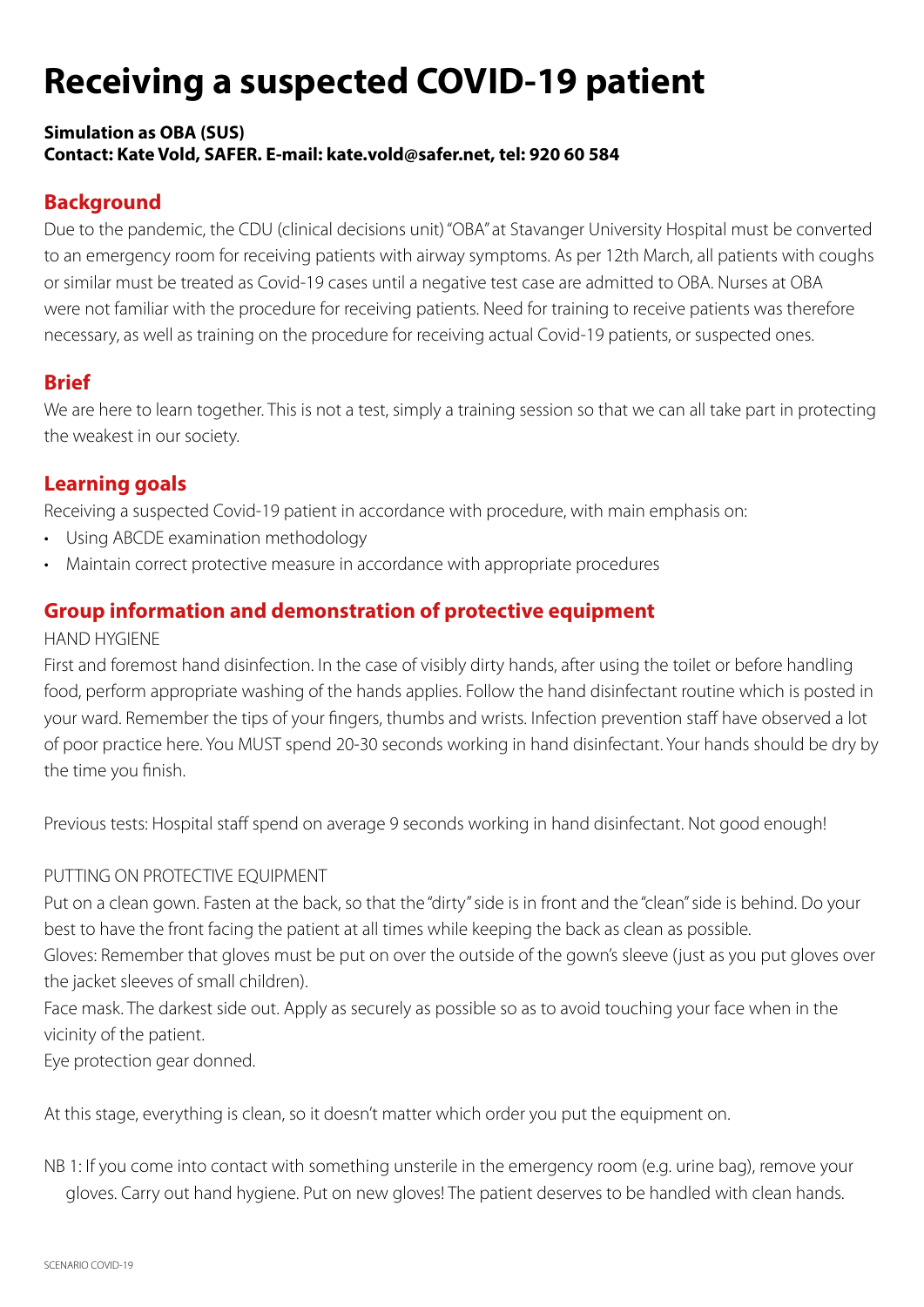- NB 2: Try to minimise the number of gowns by planning well before going in and out (so that you don't have to use a new gown simply for taking in a glass of water).
- NB 3: Use the «assistance button». DO NOT touch the door to pass on a message!
- NB 4: DO NOT touch your face, ears etc, with dirty hands!
- NB 5: Hold your hands together when not in use so you don't touch surfaces you shouldn't!

#### REMOVING PROTECTIVE CLOTHING:

• Start by removing your gown

If single-use, pull it off, holding it away from the body, fold inwards so that the clean side faces outwards. Pull off the gown down to the gloves, removing the gloves in the same movement. Roll the gown up. Ensure that the clean side faces outwards the whole time. Dispose of in the bin.

- HAND HYGIENE
- Remove glasses (grab only behind the ear. Place in own container that can be found in each room.
- HAND HYGIENE
- Remove face mask (grab only behind the ear)
- HAND HYGIENE
- Go out of the room
- HAND HYGIENE

Infection prevention personnel evaluate from department to department and on a daily basis if gowns should be re-used or not. Primarily, gowns should be single-use only at OBA. Infection prevention can re-evaluate and updated instructions can come at short notice. Be aware that if a gown is re-used, other routines for its removal apply. (Remove gloves. Carry out hand hygiene. Remove gown. Hang on a hook with the dirty side facing outwards into the room.

## **ABCDE methodology**

Short «just in time training» on ABCDE methodology. Systematic method for examining the patient. Check that participants are aware! Mention also the SATS (South African Triage System) form that is used in emergency reception.

## **Scenario**

We used standardized patients. Remember: do not expose the stand-in more than necessary (ensure dignity). Do not penetrate the skin with needles. Do not perform swallowing or nasopharynx testing.

Take vital signs readings on the patient. We will adjust if necessary.

Lessons learned from previous groups: Take all tests immediately (nasopharynx, swallowing tests, blood tests and arterial blood gas(ABG)) so you don't have to go out of the room several times. Prioritise so that ABG isn't delayed and ruined. This part must be done last. Remember to have a person outside the room to receive the tests (place them in the "kidney dish" with an antibacterial serviette so that the receiver can quickly clean/wipe it with appropriate disinfectant, and deliver it)

#### PATIENT DESCRIPTION

45-year-old female. Been on holiday. Now at home. Breathing heavily and feverish. Called her GP. GP referred her to the hospital, based on the phone conversation. Her husband drives her in and we are to receive her.

PRIMARY INDICATORS: